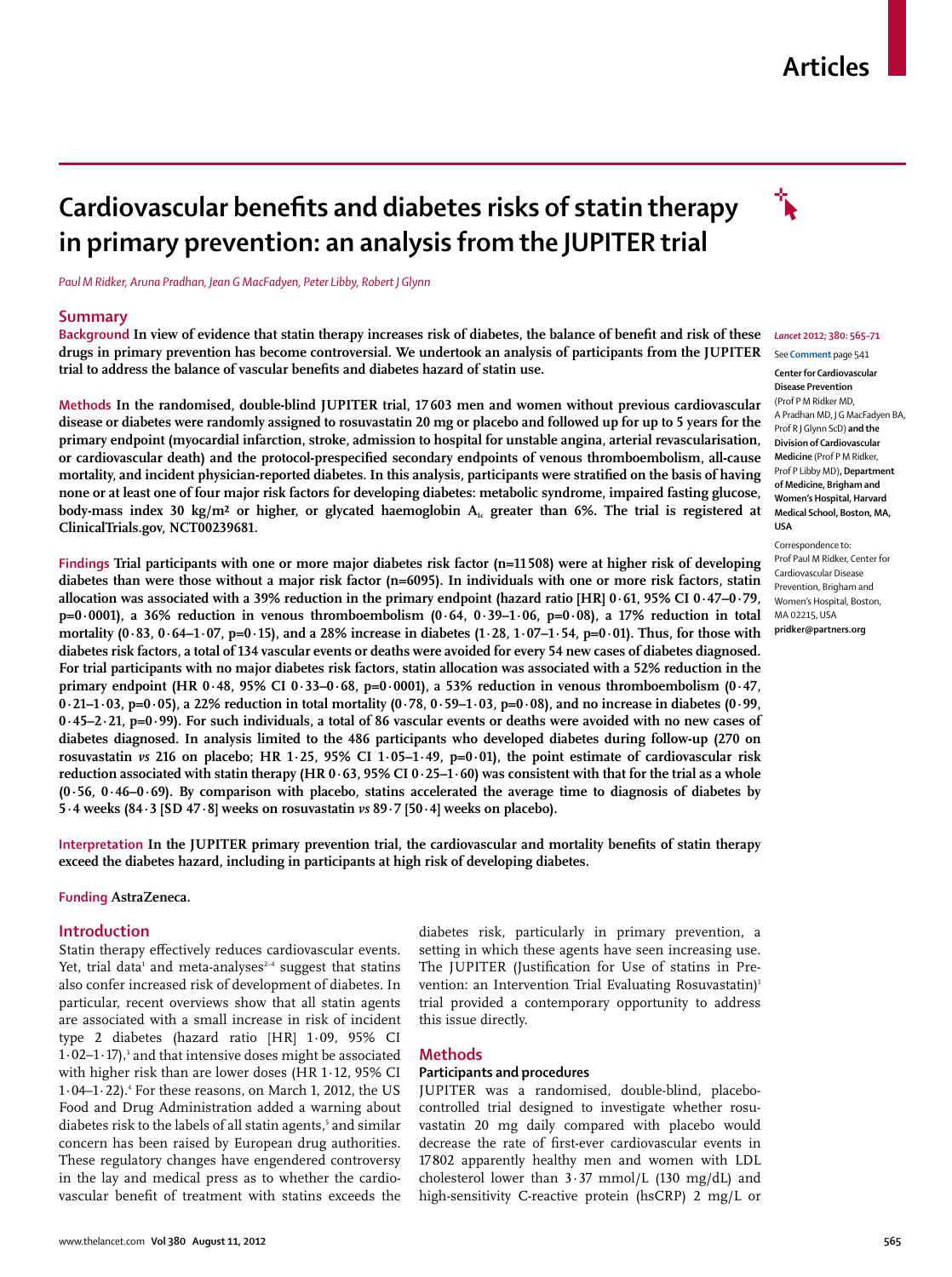higher.<sup>1,6</sup> An important prespecified secondary aim of the trial was to address the effects of rosuvastatin on incident type 2 diabetes; as such, a history of diabetes was an exclusion criterion for the trial. However, many

|                            | Major risk factors for diabetes | p value               |           |
|----------------------------|---------------------------------|-----------------------|-----------|
|                            | None (n=6095)                   | One or more (n=11508) |           |
| Age (years)                | $66(60-72)$                     | $66(60 - 71)$         | 0.37      |
| Women                      | 1963 (32%)                      | 4771 (41%)            | < 0.0001  |
| Ethnic origin              |                                 |                       |           |
| White                      | 4544 (75%)                      | 8010 (70%)            | < 0.0001  |
| <b>Black</b>               | 772 (13%)                       | 1439 (13%)            |           |
| Hispanic                   | 549 (9%)                        | 1663 (14%)            |           |
| Other/unknown              | 230 (4%)                        | 396 (3%)              |           |
| BMI $(kq/m2)$              | $25.4(23.2 - 27.5)$             | 30-7 (27-5-34-0)      | < 0.0001  |
| Hypertension               | 2757 (45%)                      | 7338 (64%)            | < 0.0001  |
| Current smoking            | 1318 (22%)                      | 1475 (13%)            | < 0.00001 |
| hsCRP (mq/L)               |                                 |                       |           |
| Men                        | $3.9(2.6-6.7)$                  | $4.2(2.8-6.7)$        | < 0.0001  |
| Women                      | $3.8(2.7-6.2)$                  | $5.0(3.3-8.3)$        | < 0.0001  |
| LDL cholesterol (mmol/L)   | $2.80(2.41-3.08)$               | $2.82(2.46-3.08)$     | 0.001     |
| HDL cholesterol (mmol/L)   | $1.40(1.17-1.71)$               | $1.19(0.98 - 1.45)$   | < 0.0001  |
| Triglycerides (mmol/L)     | $1.10(0.82 - 1.45)$             | $1.51(1.08 - 2.17)$   | < 0.0001  |
| Total cholesterol (mmol/L) | $4.77(4.33 - 5.15)$             | $4.82(4.38-5.18)$     | 0.001     |
| Apolipoprotein A (q/L)     | $1.70(1.51-1.93)$               | $1.58(1.41 - 1.79)$   | < 0.0001  |
| Apolipoprotein B (q/L)     | $1.04(0.91-1.16)$               | $1.12(0.98-1.25)$     | < 0.0001  |
| Glucose (mmol/L)           | $4.94(4.67 - 5.22)$             | $5.49(5.05 - 5.88)$   | < 0.0001  |
| $HbA_{1c}$ (%)             | $5.6\%$ ( $5.4-5.7$ )           | $5.8\%$ (5.5-6.1)     | 0.001     |

Data are median (IQR), n (%), or p value. For high-sensitivity C-reactive protein (hsCRP), values are based on the average of the screening and randomisation visits. \*Metabolic syndrome, impaired fasting glucose, glycated haemoglobin  $A_{1c}$  (Hb $A_{1c}$ ) greater than 6%, or body-mass index (BMI) 30 kg/m<sup>2</sup> or higher.

*Table 1:* **Baseline characteristics of participants in the JUPITER trial with none or at least one major risk factor for diabetes\***



*Figure 1:* **Incidence rates of physician-diagnosed diabetes in the JUPITER trial, by baseline fasting glucose concentration**

Data are shown separately for participants allocated placebo and those allocated rosuvastatin. Numbers in parentheses are the absolute number of individuals who developed diabetes in each group.

participants in the JUPITER trial had major risk factors for diabetes at study entry including metabolic syndrome, impaired fasting glucose, body-mass index (BMI) 30 kg/m<sup>2</sup> or higher, or glycated haemoglobin  $A_i$ . (Hb $A_i$ .) greater than 6% at entry; these diabetes risk factors were selected post hoc on the basis of literature review and to be consistent with previous publications. For all JUPITER analyses, metabolic syndrome was defined according to American Heart Association and National Heart Lung and Blood Institute 2005 consensus criteria,<sup>7</sup> and impaired fasting glucose was defined as a fasting glucose concentration greater than  $5.55$  mmol/L (100 mg/dL), but less than 6·99 mmol/L (126 mg/dL). For this analysis, trial participants were divided into those with none or at least one of these major diabetes risk factors.

For up to 5 years, all trial participants underwent prospective follow-up for incident vascular events, incident diabetes, and other adverse events. The prespecified JUPITER trial endpoint included first events of myocardial infarction, stroke, admission to hospital for unstable angina, arterial revascularisation, or cardiovascular death. Protocol-prespecified secondary endpoints designed to be used in analyses of net clinical benefit included venous thromboembolism, physicianreported diabetes, and all-cause mortality.

Consistent with previous reports from the JUPITER trial and as specified in the protocol, cardiovascular events included those occurring at any time between randomisation and March 30, 2008, the date of unmasking of the trial. Since physician-reported diabetes was regarded as an adverse event, reports of this disease were included if they occurred any time between randomisation and the last study visit for each individual participant, a process that continued until August, 2008. All components of the JUPITER primary endpoint were adjudicated by an endpoints committee unaware of randomisation status using prespecified endpoint criteria. Incident events of diabetes and total mortality was based on filed reports.

### **Statistical analysis**

To address the net cardiovascular and mortality benefit and diabetes hazard associated with rosuvastatin, we used Cox proportional hazard regression models to calculate HRs and 95% CIs for first major cardiovascular events or death and for incident diabetes comparing participants on active therapy with those on placebo. Absolute numbers of vascular events or deaths prevented and diabetes cases diagnosed were also calculated for each study group. In addition to the total number of vascular events or deaths prevented, we did an additional analysis to be as conservative as possible in assessing net clinical benefit in which we allowed only the first vascular event to be counted for any trial participant; thus, in this additional analysis, a trial participant with non-fatal myocardial infarction, venous thrombo embolism, non-fatal stroke, and death was counted as having one rather than four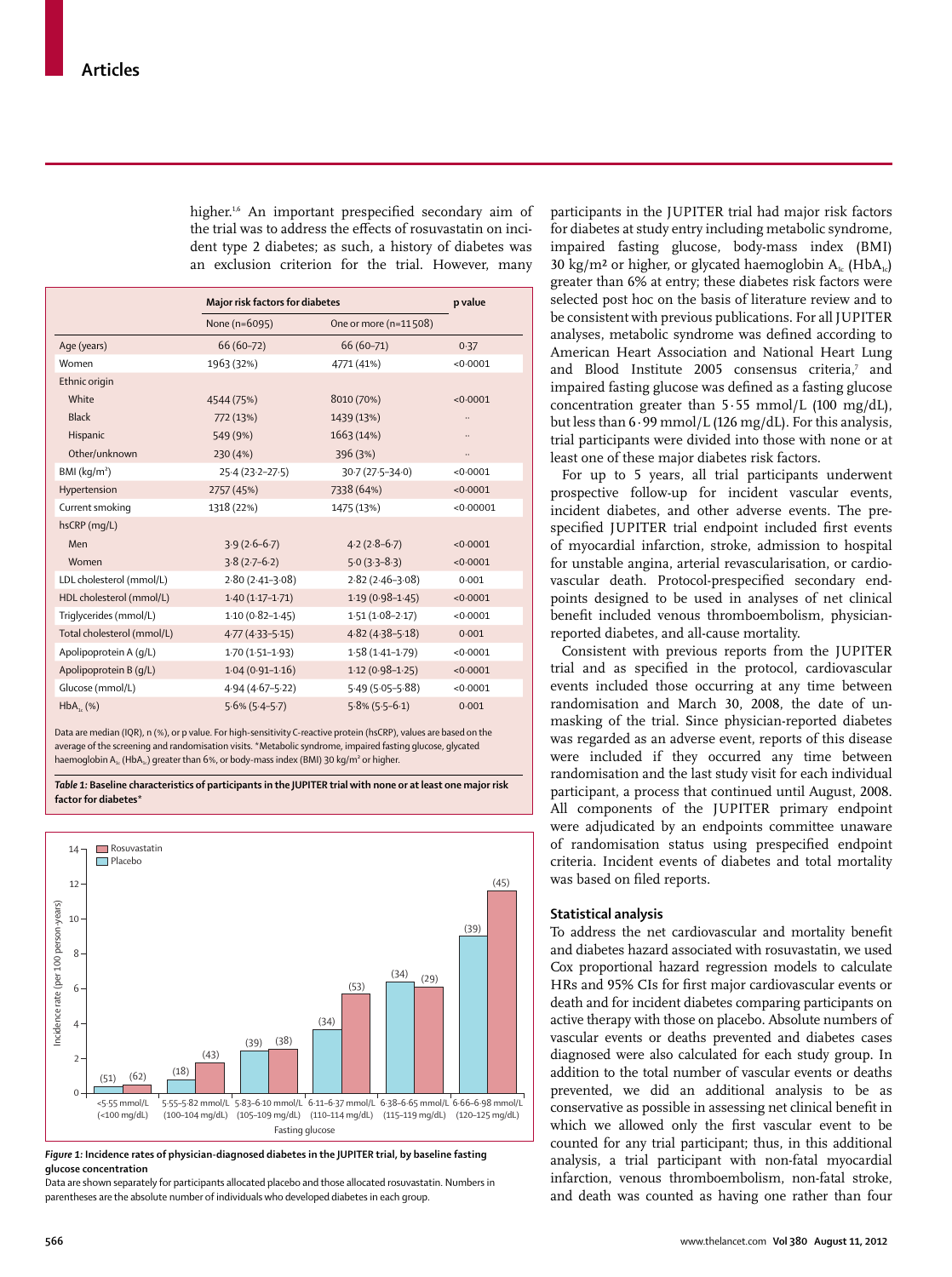events. So as not to underestimate potential hazards, we conservatively elected to include all physician-reported cases of diabetes irrespective of whether there was formal biochemical confirmation. Individual participants were allowed to contribute both to the cardiovascular and diabetes endpoints if each of these events occurred for that participant during the trial follow-up. All p values reported are two-sided and all confidence intervals computed at the 95% level. SAS (version 9.1) was used for all analyses.

This trial is registered at ClinicalTrials.gov, NCT00239681.

#### **Role of the funding source**

The JUPITER trial protocol was designed and written by the study chair (PMR) and approved by the local institutional review board at each participating centre. The trial data were analysed by the study chair, the academic study statistician (RJG), and the academic programmer (JM), who vouch for the accuracy and completeness of the data and the analyses. The sponsor collected the trial data and monitored the study sites, but played no part in the conduct of these analyses, in the drafting of this report, or in the decision to submit these analyses for publication. The corresponding author (PMR) had full access to all data in the study and had final responsibility to submit for publication.

#### **Results**

Of 17 802 JUPITER trial participants, 121 (1%) were missing data for at least one risk factor for diabetes and 78 (<1%) were found at randomisation to have fasting glucose 6·99 mmol/L or greater or clinical diabetes. The remaining 17 603 trial participants (99%) had complete data and were included in this analysis. By comparison with trial participants with no major diabetes risk factors (n=6095), those with one or more major diabetes risk factor (n=11 508) were more likely to be female, have higher baseline blood pressure, HbA<sub>1c</sub>, glucose, and triglycerides and lower baseline HDL cholesterol. Smoking was more prevalent in participants with no major diabetes risk factors. In sex-specific analyses, hsCRP was higher in participants with one or more major diabetes risk factor (table 1). As expected, trial participants with one or more major diabetes risk factor had an increased risk of developing diabetes during trial follow-up (incidence rate 1·88 *vs* 0·18 per 100 person– years; HR 10·5, 95% CI 7·0–15·8, p=0·001). Tabular data stratifying these groups by randomised treatment assignment are shown in the appendix.

Overall, incident diabetes occurred more frequently in the rosuvastatin group (270 reports of diabetes *vs* 216 in the placebo group; HR 1 $\cdot$  25, 95% CI 1 $\cdot$  05–1 $\cdot$ 49, p=0 $\cdot$ 01). The average time from randomisation to diagnosis of diabetes was 84·3 (SD 47·8) weeks in the rosuvastatin group and 89·7 (50·4) weeks in the placebo group, an acceleration of  $5.4$  weeks. As shown in figure 1, almost all the excess risk of diabetes associated with rosuvastatin occurred in participants with baseline evidence of impaired fasting glucose.

Table 2 presents incidence rates for cardiovascular events, total mortality, and diabetes in participants with and without at least one major diabetes risk factor, according to statin or placebo allocation. For trial participants with at least one major diabetes risk factor, random allocation to rosuvastatin was associated with a 39% reduction in the primary endpoint (HR 0·61, 95% CI 0·47–0·79, p=0·0001), a 36% reduction in venous thromboembolism  $(0.64, 0.39-1.06, p=0.08)$ , a 17% reduction in total mortality  $(0.83, 0.64-1.07, p=0.15)$ , and a 28% increase in diabetes  $(1.28, 1.07-1.54, p=0.01)$ . In absolute terms for those with diabetes risk factors, 134 total cardiovascular events or deaths were avoided for every 54 new cases of diabetes diagnosed. In analyses limited to first events only, the number of major cardiovascular events or deaths avoided in participants with one or more diabetes risk factors was 93.

For trial participants with no major diabetes risk factor, random allocation to rosuvastatin yielded a 52% reduction in the primary endpoint (HR  $0.48$ , 95% CI  $0.33-0.68$ , p=0·0001), a 53% reduction in venous thromboembolism (0·47, 0·21–1·03, p=0·05), a 22% reduction in total

|                                  | No major diabetes risk factors (n=6095) |           |       |                     | One or more major diabetes risk factors (n=11508) |              |           |       |                     |         |
|----------------------------------|-----------------------------------------|-----------|-------|---------------------|---------------------------------------------------|--------------|-----------|-------|---------------------|---------|
|                                  | Rosuvastatin                            | Placebo   | Δ     | HR (95% CI)         | p value                                           | Rosuvastatin | Placebo   | Δ     | HR (95% CI)         | p value |
| Primary endpoint                 | 44(0.69)                                | 91(1.45)  | $-47$ | $0.48(0.33 - 0.68)$ | 0.0001                                            | 96(0.80)     | 157(1.31) | $-61$ | $0.61(0.47-0.79)$   | 0.0001  |
| Primary endpoint, any death      | 118(1.85)                               | 174(2.77) | $-56$ | $0.67(0.53 - 0.85)$ | 0.0007                                            | 175(1.46)    | 262(2.18) | $-87$ | $0.67(0.55 - 0.81)$ | 0.0001  |
| Primary endpoint, VTE, any death | 122(1.92)                               | 187(2.99) | $-65$ | $0.64(0.51-0.81)$   | 0.0001                                            | 196(1.64)    | 289(2.41) | $-93$ | $0.68(0.57-0.81)$   | 0.0001  |
| MI, stroke, any death            | 99(1.55)                                | 147(2.33) | $-48$ | $0.67(0.52 - 0.86)$ | 0.002                                             | 139(1.15)    | 202(1.67) | $-63$ | $0.69(0.56 - 0.86)$ | 0.0006  |
| Any death                        | 89(1.32)                                | 113(1.69) | $-24$ | $0.78(0.59-1.03)$   | 0.08                                              | 109(0.85)    | 132(1.02) | $-23$ | $0.83(0.64 - 1.07)$ | 0.15    |
| <b>Diabetes</b>                  | 12(0.18)                                | 12(0.18)  | 0     | $0.99(0.45 - 2.21)$ | 0.99                                              | 258(2.12)    | 204(1.65) | 54    | $1.28(1.07-1.54)$   | 0.01    |

Data for rosuvastatin and placebo are absolute number of events (incidence rate per 100 person-years). The primary endpoint was a composite of non-fatal myocardial infarction, non-fatal stroke, unstable angina or revascularisation, and cardiovascular death. Analyses are limited to first events only VTE=venous thromboembolism. MI=myocardial infarction. Δ=absolute difference in events between rosuvastatin and placebo.

*Table 2:* **Absolute number of events, incidence rates, and hazard ratios (HRs) for cardiovascular endpoints, death, and diabetes in the JUPITER trial in participants with or without major diabetes risk factors, according to random allocation to rosuvastatin or placebo**

See **Online** for appendix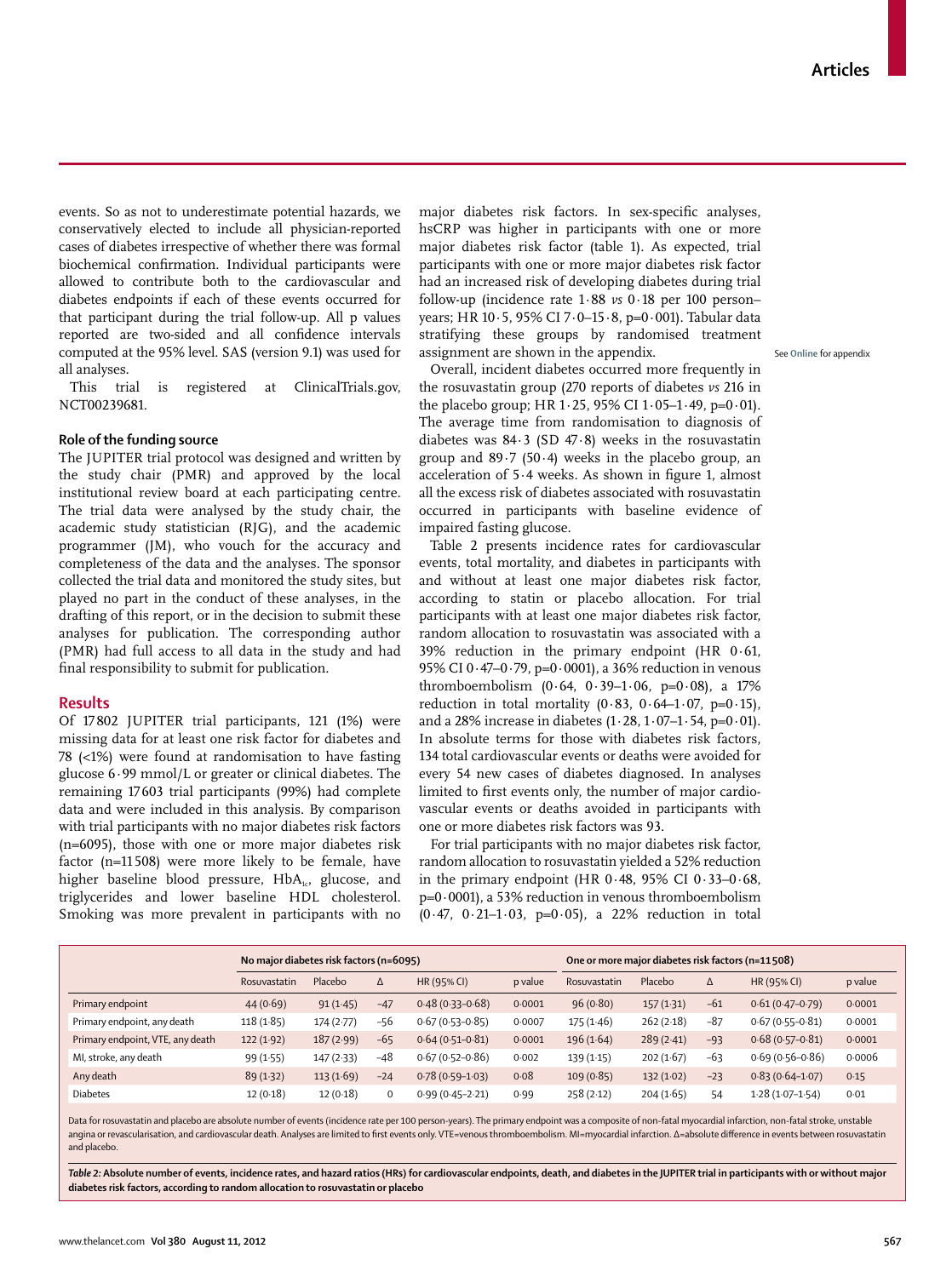



*Figure 2:* **Cumulative incidence of cardiovascular events and total mortality in participants with and without major risk factors for diabetes** CVD=cardiovascular disease.

*Figure 3:* **Cumulative incidence of diabetes in participants with and without major risk factors for diabetes**

mortality (0 $\cdot$ 78, 0 $\cdot$ 59-1 $\cdot$ 03, p=0 $\cdot$ 08), and no increase in diabetes (0 $\cdot$ 99, 0 $\cdot$ 45–2 $\cdot$ 21, p=0 $\cdot$ 99). In absolute terms for those without a major diabetes risk factor, 86 total cardiovascular events or deaths were avoided with no excess new cases of diabetes diagnosed. In analyses limited to first events only, the number of major cardiovascular events or deaths avoided in participants with no major diabetes risk factor was 65.

Figure 2 shows the cumulative incidence of cardiovascular events or death and figure 3 the cumulative incidence of diabetes in participants with and without major diabetes risk factors. There were no significant violations of the proportional hazards assumptions for the data contained in these figures. As expected with respect to the primary cardiovascular endpoint, the relative treatment benefits attributable to rosuvastatin were similar in participants with and without diabetes risk factors (p value for interaction, 0·28).

Risks of diabetes associated with rosuvastatin allocation did not change substantially as the number of major diabetes risk factors increased. HRs for physiciandiagnosed diabetes associated with rosuvastatin were 1·2 (95% CI  $0.65-2.1$ ) for participants with one risk factor,  $1.2$  (0.82–1.9) for two risk factors,  $1.4$  ( $1.1$ – $1.9$ )

for three risk factors, and  $1.4$  ( $1.0-2.0$ ) for four risk factors; none of these HRs differed significantly from the HR for the study as a whole.

As shown in figure 4, the relative benefits and risks of rosuvastatin were generally consistent for all components of the JUPITER primary and secondary endpoints and in all subgroups evaluated, including in participants with or without metabolic syndrome, with or without impaired fasting glucose, with or without BMI 30 kg/m² or greater, or with or without  $HbA_1$ <sub>c</sub> greater than 6%. In no instance were tests for interaction significantly different from that noted in the main analyses of participants with none or at least one of these major diabetes risk factors.

Table 3 provides data for rates of adverse events (other than incident diabetes) and measured laboratory values in the JUPITER trial comparing rosuvastatin with placebo in participants with and without one or more major diabetes risk factor. Participants with and without diabetes risk factors had similar non-diabetes adverse event rates attributable to rosuvastatin. Furthermore, in those with and without diabetes risk factors, measured HbA<sub>1c</sub> at 24 months increased by  $0.1\%$  in those allocated rosuvastatin (both p values 0·001). Of interest, measured fasting glucose concentrations were not significantly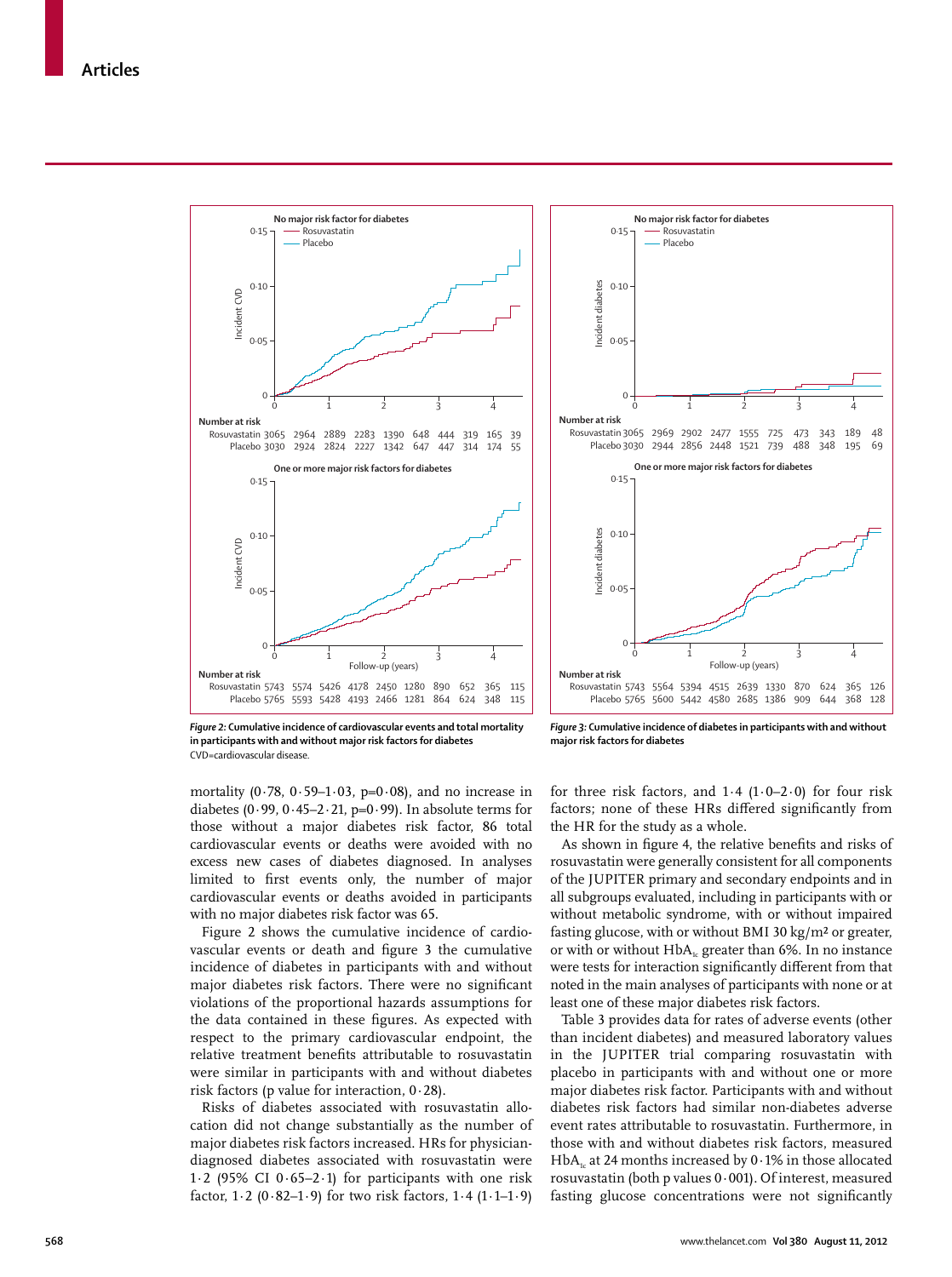

Figure 4: Hazard ratios and 95% CIs for specific vascular events, total mortality, and diabetes in subgroup analyses in participants with and without major risk **factors for diabetes**

BMI=body-mass index. HbA<sub>1c</sub>=glycated haemoglobin A<sub>1c</sub>.

|                                                                                                                                                                      | No major diabetes risk factors |                     |           | One or more major diabetes risk factors |                   |          |
|----------------------------------------------------------------------------------------------------------------------------------------------------------------------|--------------------------------|---------------------|-----------|-----------------------------------------|-------------------|----------|
|                                                                                                                                                                      | Rosuvastatin                   | Placebo             | p value   | Rosuvastatin                            | Placebo           | p value  |
| Rate of adverse events                                                                                                                                               |                                |                     |           |                                         |                   |          |
| Muscular weakness, stiffness, or pain                                                                                                                                | $8-72$                         | 8.53                | 0.76      | 8.20                                    | 7.75              | 0.28     |
| Myopathy                                                                                                                                                             | 0.06                           | 0.06                | 0.98      | 0.05                                    | 0.04              | 0.75     |
| Rhabdomyolysis                                                                                                                                                       | $0.02*$                        | 0.0                 | $\ddotsc$ | 0.0                                     | 0.0               | $\cdots$ |
| Cancer                                                                                                                                                               | 1.98                           | $1-70$              | 0.24      | 1.38                                    | 1.61              | 0.14     |
| Renal disorders                                                                                                                                                      | 3.10                           | 2.65                | 0.14      | 2.77                                    | 2.52              | 0.24     |
| Bleeding                                                                                                                                                             | 1.32                           | 1.52                | 0.34      | 1.41                                    | 1.42              | 0.90     |
| Hepatic disorders                                                                                                                                                    | 1.12                           | 1.08                | 0.84      | 1.14                                    | 0.93              | 0.10     |
| Haemorrhagic stroke                                                                                                                                                  | 0.03                           | 0.03                | $1-00$    | 0.02                                    | 0.05              | 0.32     |
| Laboratory values at 24 months                                                                                                                                       |                                |                     |           |                                         |                   |          |
| $HbA_{1c}$ (%)                                                                                                                                                       | $5.8\%$ (5.6-6.0)              | $5.7\%$ (5.5-5.9)   | 0.001     | $6.0\%$ (5.7–6.2)                       | $5.9\%$ (5.6-6.2) | 0.001    |
| Fasting glucose (mmol/L)                                                                                                                                             | $5.22(4.83 - 5.55)$            | $5.16(4.83 - 5.49)$ | 0.20      | $5.61(5.22 - 6.11)$                     | $5.61(5.16-6.11)$ | 0.19     |
| Data are rates per 100 person-years, median (IQR), or p value. HbA, = qlycated haemoqlobin A, to ecurred after trial completion.                                     |                                |                     |           |                                         |                   |          |
| Table 3: Adverse events and measured laboratory values for fasting glucose and HbA, during follow-up in participants with and without major diabetes<br>risk factors |                                |                     |           |                                         |                   |          |

different in the rosuvastatin and placebo groups; thus, as expected, had we relied on biochemical determination of diabetes rather than physician diagnosis, we could have systematically underestimated true effects.

In an analysis limited to participants who developed diabetes during the JUPITER trial (n=270 on rosuvastatin, 216 on placebo), 18 primary cardiovascular endpoints occurred. Of these, eight were on rosuvastatin (incidence rate 1·10 per 100 person-years) and ten were on placebo (1·73 per 100 person-years). Thus, among the 486 JUPITER trial participants who developed diabetes during followup, the cardiovascular risk reduction associated with rosuvastatin (HR 0·63, 95% CI 0·25–1·60) was consistent with that for the trial as a whole  $(0.56, 0.46-0.69)$ .

In sensitivity analyses, we found no substantive change for any of these findings when alternative definitions of metabolic syndrome or alternative thresholds for BMI or  $HbA<sub>1c</sub>$  were used. In analyses stratified by age, the HR for incident diabetes associated with rosuvastatin as compared with control was  $1.26$  (95% CI  $1.02-1.56$ ) for participants aged 50–69 years and  $1.25$  (0 $.90-1.74$ ) for those aged 70 years and older.<sup>8</sup>

#### **Discussion**

Although JUPITER was the first placebo-controlled statin trial to formally report an increased risk of developing diabetes,<sup>1</sup> post-hoc evaluations of previously completed trials showed that this small increase in risk is present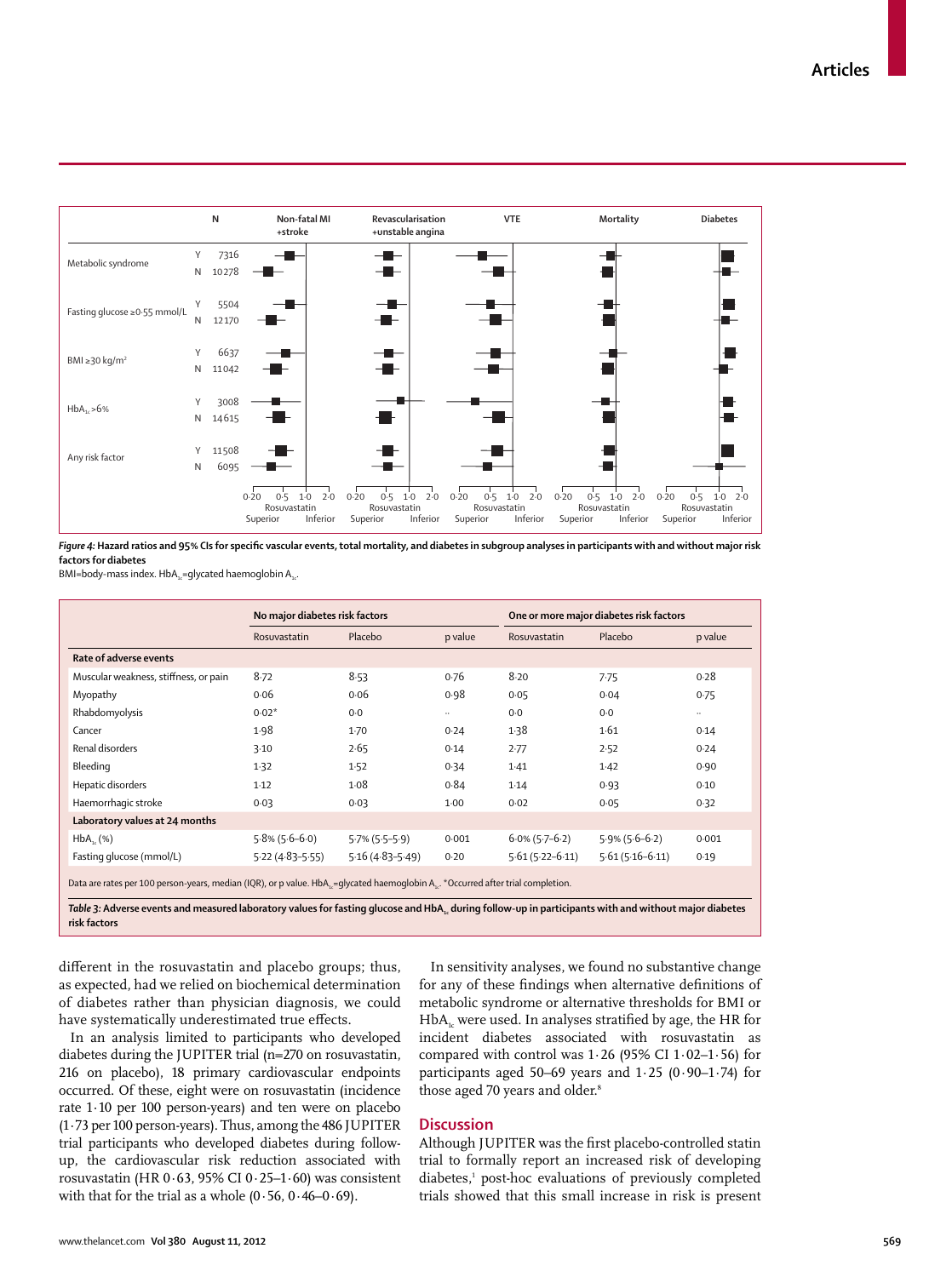#### *Panel:* **Research in context**

#### **Systematic review**

Three meta-analyses published between 2009 and 2011 $^{2-4}$  suggested that all statins are associated with a small increase in the risk of incident type 2 diabetes (hazard ratio [HR] 1·09, 95% CI 1·02–1·17), $^{\text{3}}$  and that intensive-dose statin therapy is associated with higher risk than is lower dose therapy (HR 1·12, 95% CI 1·04–1·22).<sup>4</sup> In absolute terms, however, these risks are low compared with the absolute benefit of statin therapy in the setting of secondary prevention, from which most data are derived. We were unable to find any data directly addressing the cardiovascular benefits and diabetes risks in the setting of primary prevention, an issue that has caused much controversy in both the medical and lay press. Further, we were unable to find any data addressing whether the risks and benefits of statin therapy in primary prevention differ between people with and without risk factors for diabetes.

#### **Interpretation**

In the randomised, placebo-controlled JUPITER trial of rosuvastatin 20 mg, done in the setting of primary prevention, we noted that the small risk of developing diabetes on statin therapy was limited to participants who had biochemical evidence of impaired fasting glucose or multiple components of metabolic syndrome—groups already at high risk of developing diabetes. Further, both in participants with and without diabetes risk factors, the absolute benefit of statin therapy on vascular events was greater than the hazard of developing new onset diabetes. These data should provide reassurance for patients and physicians about the use of lipid lowering as an adjunct to diet, exercise, and smoking cessation in the primary prevention of myocardial infarction, stroke, and cardiovascular death.

> for all statins and might relate to drug potency (panel).<sup>2-4</sup> In secondary prevention in high-risk patients with established coronary artery disease, the diabetes risk associated with statin therapy is low in absolute terms when compared with the reduction in cardiovascular events. However, in primary prevention in low-risk patients, for whom statin therapy is increasingly used for vascular prevention, there has been controversy in the lay and medical press as to whether the absolute benefit of treatment outweighs the diabetes risk.

> This analysis from a contemporary primary prevention trial suggests that the risk of development of diabetes on statin therapy seems limited to people with baseline evidence of impaired fasting glucose, metabolic syndrome, severe obesity, or raised  $HbA<sub>1</sub>$ —a group of patients already at high risk of developing diabetes.<sup>9,10</sup> Of equal importance, within the JUPITER trial, the cardiovascular and mortality benefits of statin therapy exceeded the diabetes hazard in the trial population as a whole as well as in participants at increased risk of developing diabetes. Further, in analyses limited to the 486 participants who developed diabetes, the point estimate for the relative risk reduction for cardiovascular events was consistent with that for the trial as a whole. These cardiovascular benefits, however, came with the hazard of diagnosis of new-onset diabetes 5–6 weeks earlier in participants allocated rosuvastatin as compared with placebo. Whether this finding has clinical relevance is uncertain because most patients with diabetes are

treated with statin therapy. For these data, we noted no effect modification by age.

Strengths of our analysis include its sample size, random allocation of statin therapy, and masked ascertainment of incident events. Our analysis plan was also highly conservative in several respects, an approach we took on an a-priori basis so as not to underestimate potential hazards of treatment. For example, we used the observed HR for diabetes within JUPITER of 1·25 rather than the smaller HRs reported in the most comprehensive recent meta-analysis of 1·18 for rosuvastatin and 1·09 for all statins.3 We also elected to conservatively include all incident cases of physician-reported diabetes that occurred during the trial (including those reported between the time of study completion and the last patient closeout visit) as well as cases that lacked biochemical confirmation; both of these approaches further reduce the risk of systematic under-reporting of incident diabetes. Further, although we believe most physicians and patients would regard myocardial infarction, stroke, and death to be more severe outcomes than new-onset diabetes (which in some cases was merely a biochemical change in glucose concentration from lower than  $6.99$  mmol/L [126 mg/dL] to higher than this threshold), we elected not to introduce subjective bias into our analysis by weighting these events differently in our analysis plan. Finally, in addition to our primary analysis of total vascular events prevented, we undertook an additional analysis in which we limited each individual participant to a maximum of one vascular event. Even in this highly constrained analysis we found that statin therapy was associated with 65 fewer vascular events or deaths at no risk of diabetes in participants with no major diabetes risk factors, and with 93 fewer vascular events or deaths at a cost of 54 new diagnoses of diabetes in those with major diabetes risk factors.

Limitations of our analysis include the fact that all study participants had raised hsCRP, an independent risk marker for both incident type 2 diabetes and incident cardiovascular events.11,12 Thus, care should be used when considering these primary prevention data for those with hsCRP less than 2 mg/L. Further, although all statins increase diabetes risk. $24$  our data are limited to rosuvastatin at one dose (20 mg daily). Last, although we had more than 1000 participants followed up for 4–5 years, median follow-up within JUPITER was 2 years and thus long-term data for benefits and risks cannot be gleaned from this study. This limitation might be particularly relevant if an increased risk of diabetes results in microvascular as well as macrovascular disease that might not manifest for several years. However, as shown here, almost all individuals who had an increased risk of diabetes while taking statin therapy already had underlying evidence of impaired fasting glucose. These are the very individuals most likely to develop diabetes in the near future and who thus would typically be treated with a statin as part of their routine care.